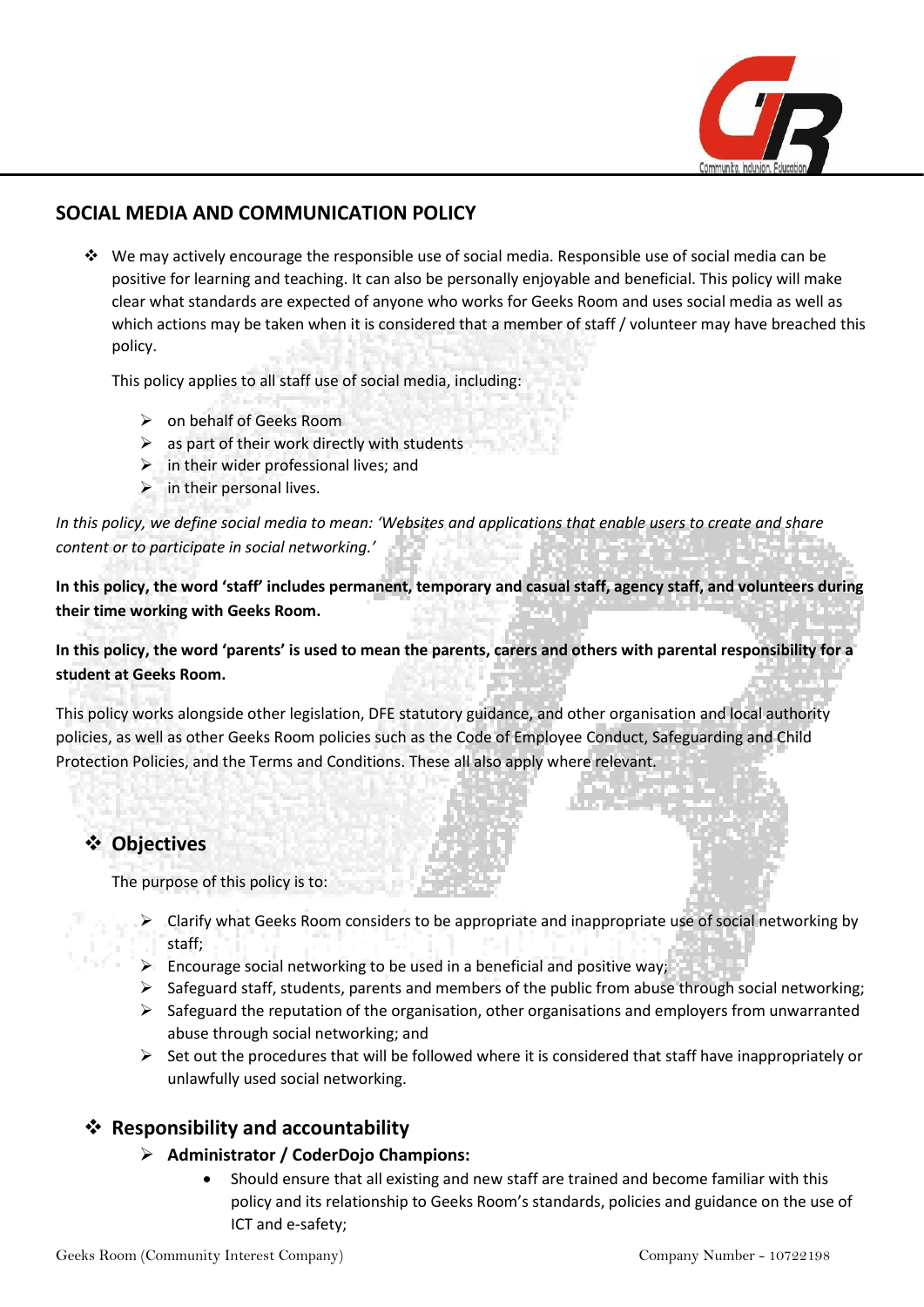- Should provide opportunities to discuss appropriate social networking use by staff on a regular basis and ensure that any queries raised are resolved swiftly;
- Must ensure that any allegations raised in respect of access to social networking sites are investigated promptly and appropriately, in accordance with the Geeks Room's disciplinary procedure, code of conduct and internet safety guidelines; and
- Should ensure there is a system in place for regular monitoring.

#### ➢ **Staff / Mentor:**

- Should ensure that they are familiar with the contents of this policy and its relationship to the Geeks Room's standards, policies and guidance on the use of ICT and e-safety;
- Should raise any queries or areas of concern they have relating to the use of social networking sites and interpretation of this policy –with their Team Leader in the first instance; and
- Must comply with this policy where specific activities or conduct is prohibited.
- Will advise and support Administrator and Team Leader on the application of this policy.

# ❖ **When using social media at any time**

- Staff must not place a child at risk of harm.
- Staff must follow statutory and Geeks Room safeguarding procedures at all times when using social media.
- Staff must report all situations where any child is at potential risk by using relevant statutory and Geeks Room child protection procedures.
- Staff must not allow their use of social media to affect their ability to do their job in any way.
- Social media relationships must be declared with other personal relationships or interests whenever necessary or appropriate.
- Staff must maintain the reputation of Geeks Room, its staff, its students, its parents, its board of Directors, its wider community and their employers.
- Staff must not contribute to or access any social media content which is illegal, discriminatory, sexual, or otherwise offensive when linked in any way to Geeks Room. This link could be, as examples, by identification with Geeks Room, during the working day, on Geeks Room premises or when using Geeks Room equipment. Such behaviours may also result in criminal proceedings.
- Staff must recognise that contributing to or accessing any social media content which is illegal, discriminatory, sexual or otherwise offensive during personal use could lead to damage to their professional reputation or damage to the reputation of Geeks Room. This damage would breach the social media policy. And, again, such behaviours may also result in criminal proceedings.
- Staff must not use social media to criticise or insult Geeks Room, its staff, its students, its parents, its board of directors or its wider community.
- Staff should be aware that there are other, more appropriate, methods of raising valid concerns about Geeks Room and its staff.
- Staff must not use social media to harass, bully or intimidate any student, parent, member of staff, directors or other member of the wider Geeks Room community.
- Staff must not breach Geeks Room confidentiality.
- Geeks Room staff must follow the data protection responsibilities when using social media.
- Staff must not reveal any other private or confidential Geeks Room matters when using any social media.
- Staff are responsible for their actions (and their consequences) whenever they use social media.
- Staff are responsible for all their social media content.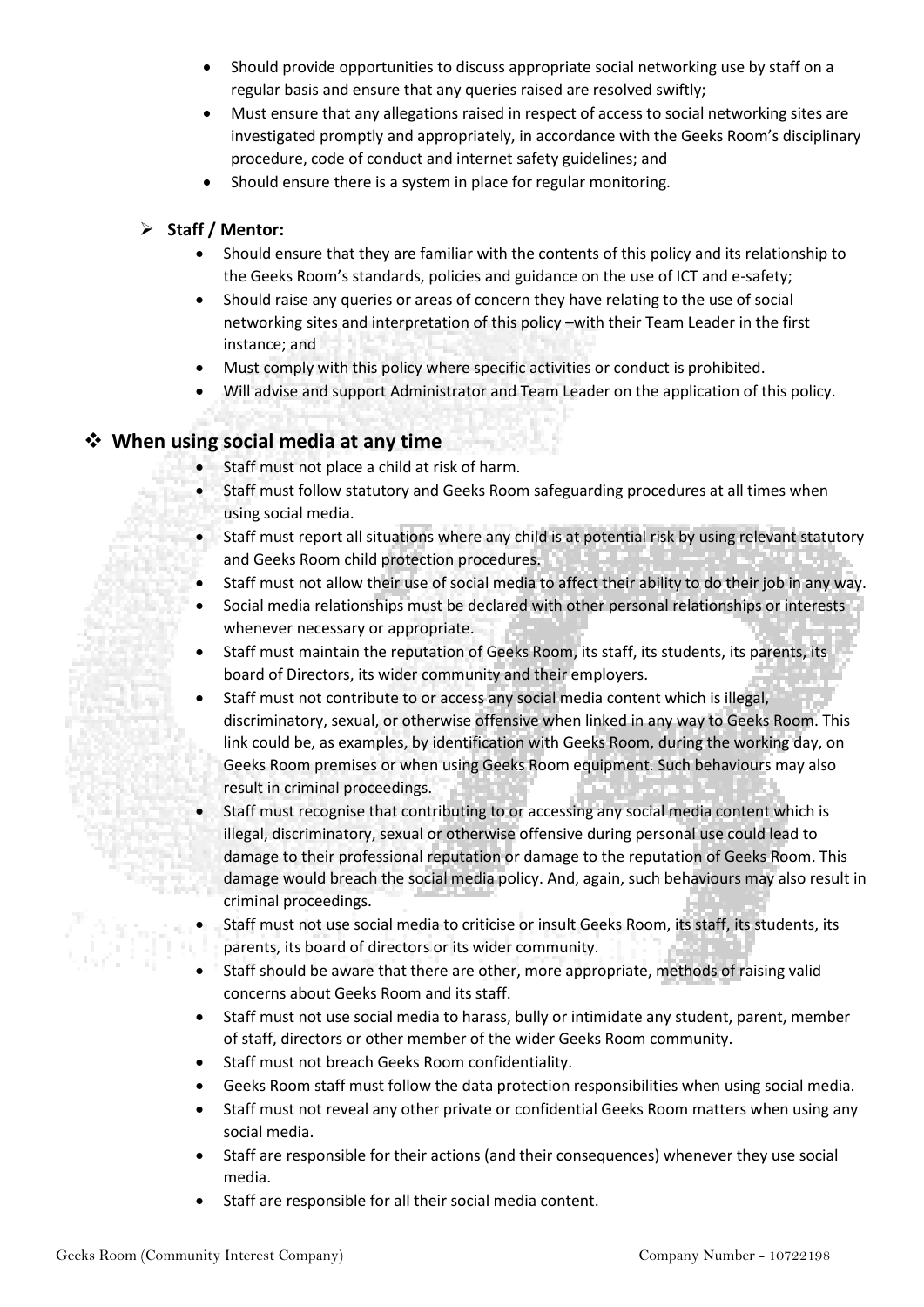- Staff must understand that social media offers no guarantee of privacy and that any content they produce can be shared more widely by others. A member of staff's professional reputation or the reputation of Geeks Room could be damaged by content, perhaps which was intended to be private, being shared more widely than intended.
- Staff would still be held responsible for any consequential breach of this policy as they were responsible for producing the original content.
- Staff are responsible for the configuration and use of any personal social media accounts they have. They are responsible for determining the level of security and privacy of all their social media content.
- Staff must raise all doubts, questions and concerns related to social media with Geeks Room leaders. Staff must seek advice if they are not sure if any particular use of social media (or a related action) is appropriate or would potentially breach this policy. Staff cannot rely on their ignorance or lack of knowledge to defend any breach of this policy.

# ❖ **When using social media on behalf of Geeks Room**

Geeks Room uses social media as a communications channel to engage with their wider community.

- Staff must be given explicit permission to use social media on behalf of Geeks Room by a Director or the Administrator.
- These staff must follow all related procedures when acting on behalf of Geeks Room.
- Staff must have separate user accounts for Geeks Room's use of social media.
- Staff must not use Geeks Room social media for any personal discussions or for any individual personal matters even if initiated by other members of the Geeks Room community. Users must be directed to more appropriate communication channels.

### ❖ **When using social media as part of working with students**

• Staff must ensure that all social media use when working with students is sanctioned by Geeks Room; only uses explicitly agreed social media; and, follows agreed policies and procedures.

### ❖ **When using social media in staffs' wider professional life**

- Staff must be clear that their social media content is personal and not endorsed or supported by Geeks Room.
- Staff can identify Geeks Room where appropriate but cannot use account names, **Eddin** organisation branding or anything else that could imply that the content is official Geeks Room content.
	- Staff must be particularly careful to not reveal any details of staff, students, parents or other members of the Geeks Room community that make it possible to identify any individuals.
	- Staff must use appropriate behaviour and language at all times. As a guide, this should be similar to that which would be used when taking part in a face-to-face meeting with other education professionals

# ❖ **When using social media in staffs' personal life**

- The personal use of social media must neither interfere with a member of staff's ability to maintain their professional reputation nor impact on the reputation of Geeks Room.
- Staff must take all reasonable steps to ensure the proper separation of their professional and personal lives.
- Staff must not use Geeks Room social networking accounts for personal content.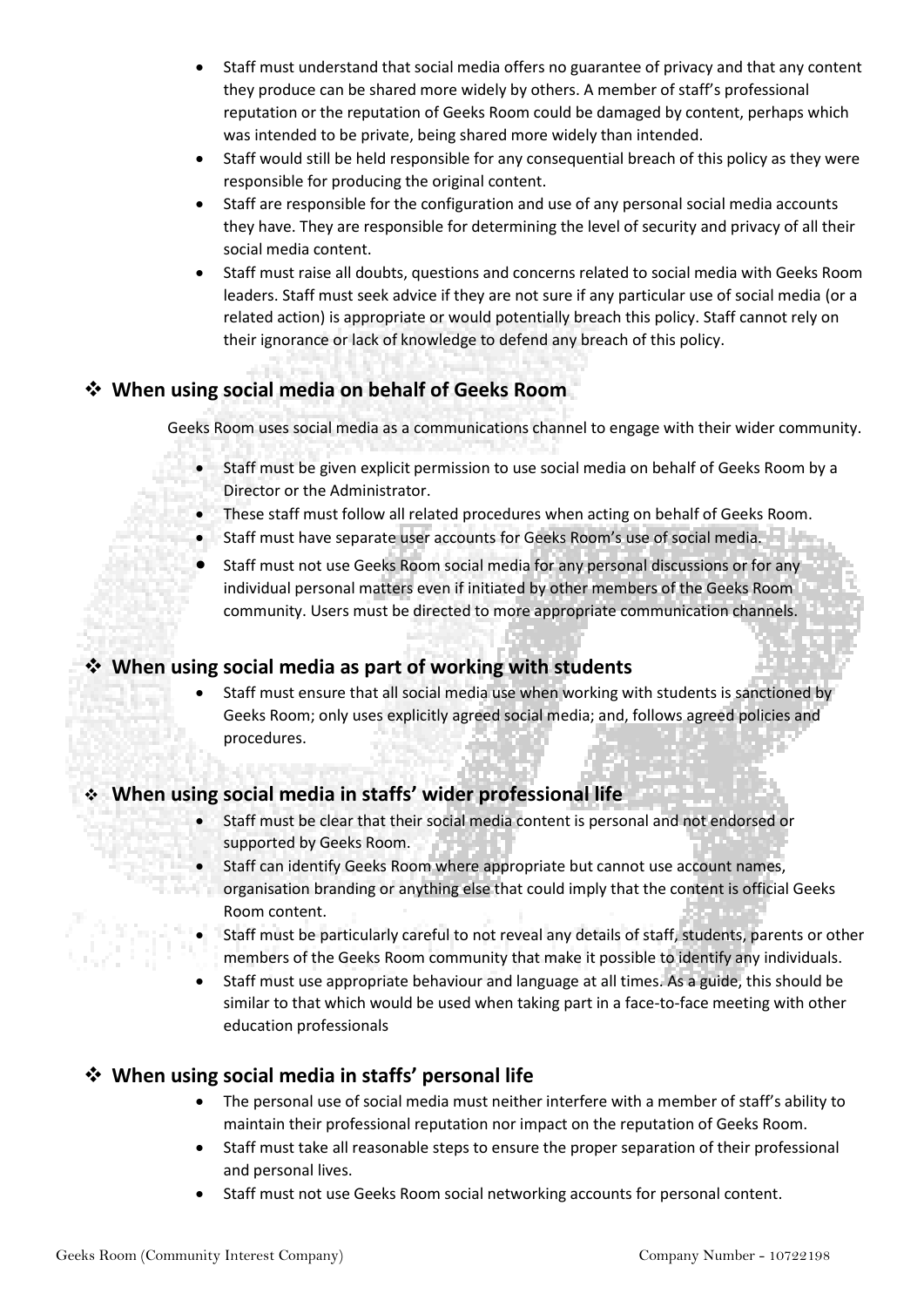- Staff must respect the wishes and privacy of any other members of Geeks Room community with whom they have personal social media contact.
- Staff must not use personal social media with any student with whom they solely have, or have had, a staff/student relationship. This includes ex-students until they reach the age of 18.
- Geeks Room staff can have social media contact with students or ex-students where other appropriate relationships exist. As examples, a student who is also a family member or a family friend. These relationships must be open and transparent. The member of staff can report these social media relationships to senior leaders for their own protection.
- Staff must retain any communications to students or ex-students rejecting any approaches made on social media and ensure that they are professional in tone. Staff must also consider reporting these to senior leaders to ensure transparency.
- Staff must not use personal social media with anyone with whom they solely have a staff/parent relationship.
- Staff at Geeks Room can often have more complex relationships than just being a member of staff or a parent. As examples, staff can also be parents (of students at Geeks Room), in relationships or have friendships with other staff or parents; or also directors. Any member of staff can report any social media relationships to senior leaders for their own protection.
- Staff must make sure that their personal social media activities consider who they have social media relationships with – particularly any other members of Geeks Room community – and moderate their social media behaviour accordingly.
- Personal use of social media at Geeks Room:
- Geeks Room staff can make reasonable personal use of social media during the working day or while at the premises. This must not interfere with any work activities.
- Staff can only use social media when no students are present and during breaks or nondirected time.
- Staff can use Geeks Room devices where social media sites can be accessed using Geeks Room systems. This use must also follow the Geeks Room's staff acceptable use policy (AUP). There is no obligation on Geeks Room to make social media sites available to staff.
- Staff can only use personal devices with social media while at Geeks Room where the use of personal devices is allowed by Geeks Room. Again, this use must still follow Geeks Room's acceptable use policy (AUP).

# ❖ **Excessive use of social media at work**

• Staff must not spend an excessive amount of time while at Geeks Room on personal use of social media. They must ensure that use of social media does not interfere with their duties.

# ❖ **Monitoring use of social media on Geeks Room equipment**

• Geeks Room reserves the right to monitor all staff internet use, including when staff are making personal use of social media, on Geeks Room systems or equipment. Misuse of social media – even personal use – on Geeks Room equipment is a breach of the Geeks Room's acceptable use policy.

### ❖ **Disciplinary action over social media use**

• All staff are required to adhere to this policy. Staff should note that any breaches of this policy may lead to disciplinary action. Please refer to our Terms and Conditions. Serious breaches of this policy, for example incidents of bullying of colleagues or social media activity causing serious damage to Geeks Room, may constitute gross misconduct and lead to summary dismissal and fine.